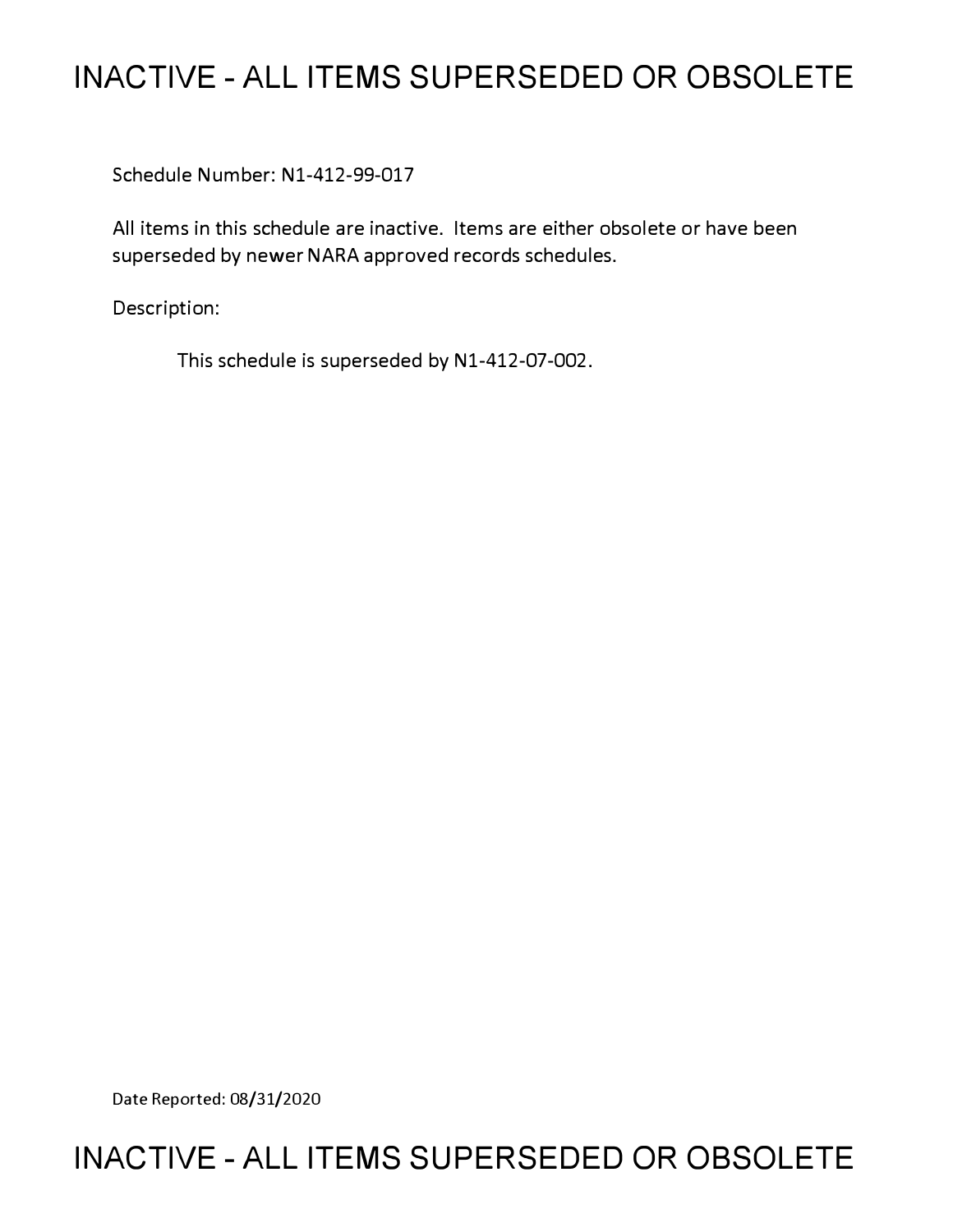NWML

| <b>REQUEST FOR RECORDS DISPOSITION AUTHORITY</b>                                                                                                                                                                                                                                                                                                                                                                      |                              |                                       | <b>JOB NUMBER</b><br>$N1-412-99 - j7$                                                                                                                                                                |                                            |  |  |
|-----------------------------------------------------------------------------------------------------------------------------------------------------------------------------------------------------------------------------------------------------------------------------------------------------------------------------------------------------------------------------------------------------------------------|------------------------------|---------------------------------------|------------------------------------------------------------------------------------------------------------------------------------------------------------------------------------------------------|--------------------------------------------|--|--|
| To: NATIONAL ARCHIVES and RECORDS ADMINISTRATION (NIR)<br>WASHINGTON, DC 20408<br>1. FROM (Agency or establishment)                                                                                                                                                                                                                                                                                                   |                              | <b>DATE RECEIVED</b><br>$9 - 28 - 99$ |                                                                                                                                                                                                      |                                            |  |  |
|                                                                                                                                                                                                                                                                                                                                                                                                                       |                              |                                       | <b>NOTIFICATION TO AGENCY</b>                                                                                                                                                                        |                                            |  |  |
| <b>Environmental Protection Agency</b>                                                                                                                                                                                                                                                                                                                                                                                |                              |                                       |                                                                                                                                                                                                      |                                            |  |  |
| 2. MAJOR SUBDIVISION                                                                                                                                                                                                                                                                                                                                                                                                  |                              | be                                    | In accordance with the provisions of 44 U.S.C.<br>disposition request,<br>$3303a$ ,<br>the<br>including<br>amendments, is approved except for items that may<br>marked "disposition not approved" or |                                            |  |  |
| 3. MINOR SUBDIVISION                                                                                                                                                                                                                                                                                                                                                                                                  |                              |                                       | "withdrawn" in column 10.                                                                                                                                                                            |                                            |  |  |
| 4. NAME OF PERSON WITH WHOM TO CONFER<br>Rachel Van Wingen                                                                                                                                                                                                                                                                                                                                                            | 5. TELEPHONE<br>202/260-9709 | <b>DATE</b>                           | $11 - 25 - 02$                                                                                                                                                                                       | ARCHIVIST OF THE UNITED STATES             |  |  |
| I hereby certify that I am authorized to act for this agency in matters pertaining to the disposition of its records and that the records<br>proposed for disposal on the attached<br>retention periods specified; and that written concurrence from the General Accounting Office, under the provisions of Title 8 of the<br>GAO manual for Guidance of Federal Agencies,<br>is attached; or<br>$X$ is not required; | has been requested.          |                                       | page(s) are not now needed for the business of this agency or will not be needed after the                                                                                                           |                                            |  |  |
| SIGNATURE OF AGENCY REPRESENTATIVE<br>DATE<br>Van Wingen                                                                                                                                                                                                                                                                                                                                                              |                              | <b>TITLE</b>                          | <b>Agency Records Officer</b>                                                                                                                                                                        |                                            |  |  |
|                                                                                                                                                                                                                                                                                                                                                                                                                       |                              |                                       | 9. GRS OR SUPERSEDED<br><b>JOB CITATION</b>                                                                                                                                                          | <b>10. ACTION TAKEN</b><br>(NARA USE ONLY) |  |  |
| See attached U.S. EPA Records Control<br>Schedule for:<br>461                                                                                                                                                                                                                                                                                                                                                         |                              |                                       |                                                                                                                                                                                                      |                                            |  |  |
| ce legency MR nums numu                                                                                                                                                                                                                                                                                                                                                                                               |                              |                                       |                                                                                                                                                                                                      |                                            |  |  |

 $\frac{1}{2}$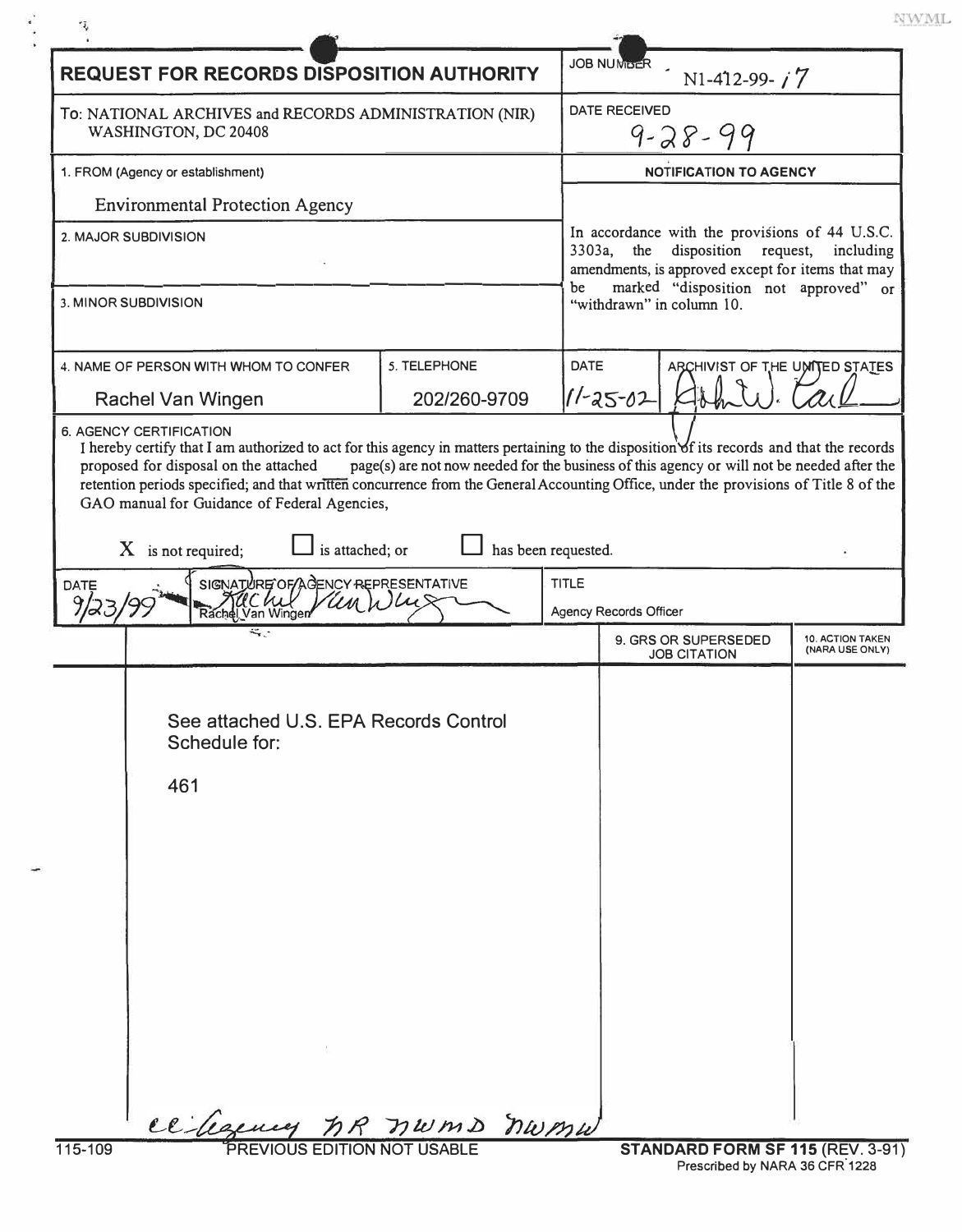#### **DRAFT OF 10/19/01**

## **U.S. EPA RECORDS SCHEDULE**

**SERIES TITLE:** International Activities and Agreements

**PROGRAM:** All Programs

**EPA SERIES NO:** 461

**AGENCY FILE CODE:** INTE 461

**NARA DISPOSAL AUTHORITY:** Nl-412-99/17 (Use this number to retire records to the FRC)

**APPLICABILITY:** Agency-wide

#### *IDENTIFYING INFORMATION:*

**DESCRIPTION:** Includes documentation related to the international activities of the Agency's programs. Records consist of bilateral and cooperative research agreements and supporting documentation, correspondence, meeting notes and minutes, conference and symposia materials, and records related to multilateral organizations such as the United Nations Environmental Program, the Intergovernmental Maritime Consulative Organization, the World Health Organization, and others.

a(l). Record copy of routine activities and agreements.

(2). Record copy of significant activities and agreements.

b. Electronic versions created with word processing and e-mail applications.

**ARRANGEMENT:** Arrangement varies.

Case files

**TYPE OF RECORDS: SPECIFIC RESTRICTIONS:** 

**DRAFT** 

**MEDIUM: VITAL RECORD:** Paper, electronic

**FUNCTIONS SUPPORTED:**  Program operations

**SPECIFIC LEGAL REQUIREMENTS:**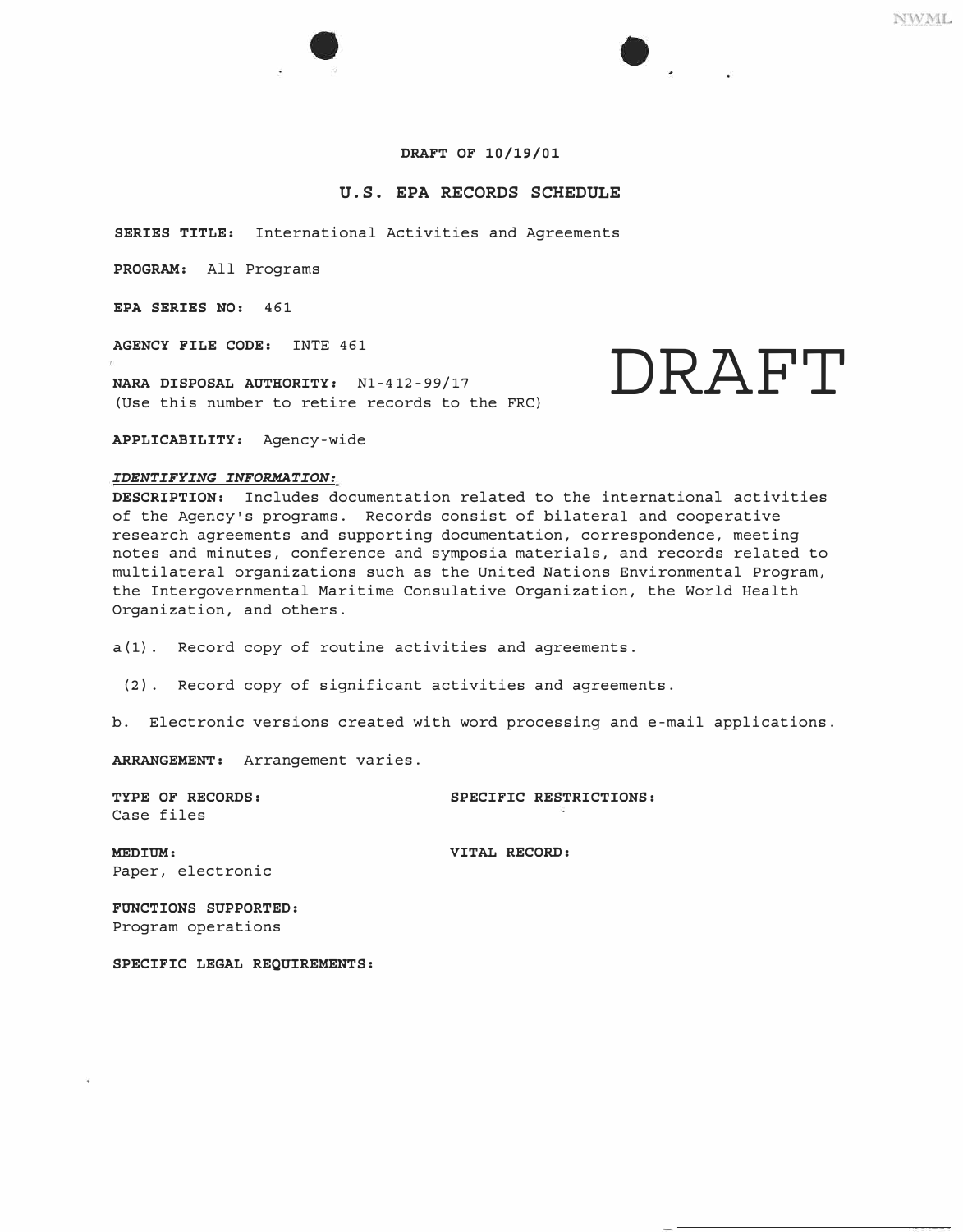

## *DISPOSITION INFORMATION:*

| <b>FINAL DISPOSITION:</b> |     |  | TRANSFER TO FRC PERMITTED: |  |
|---------------------------|-----|--|----------------------------|--|
| a(1). Disposable          | Yes |  |                            |  |

(2). Permanent Yes

b. Electronic versions created with office automation applications: Disposable No

## *FILE BREAK INSTRUCTIONS:*

**a.** Break file upon termination of agreement or at end of year.  $\mathbf{A}$ 

b. See disposition instructions.

#### *DISPOSITION INSTRUCTIONS:*

a(l). Keep inactive materials in office 2 years after file break, then retire to FRC. Destroy when 6 years old.

(2). Keep inactive materials in office 2 years after file break, then retire to FRC. Transfer to NARA 20 years after file break.

b. Delete when record copy is generated.

#### *APPLICATION GUIDANCE:*

*REASONS FOR DISPOSITION:* This combines a number of program-specific items, most of which were previously approved as disposable. The record copy of international agreements is maintained by International Activities and scheduled separately.

*AGENCY-WIDE GUIDANCE:* Examples of significant activities and agreements are those which changed EPA policies or practices, or generated great media attention (e.g., the Exxon Valdez oil spill).

The record copy of international agreements is scheduled as EPA 379 -Bilateral Program File.

*PROGRAM OFFICE GUIDANCE/DESCRIPTIVE INFORMATION:* 

| CUSTODIAL INFORMATION:                          |            |
|-------------------------------------------------|------------|
| CONTROLLING UNIT: Multiple units CONTACT POINT: |            |
| Name:                                           | Name:      |
| Location:                                       | Mail Code: |
| Inclusive Dates:                                | Telephone: |
| Volume on Hand (Feet):                          | Office:    |